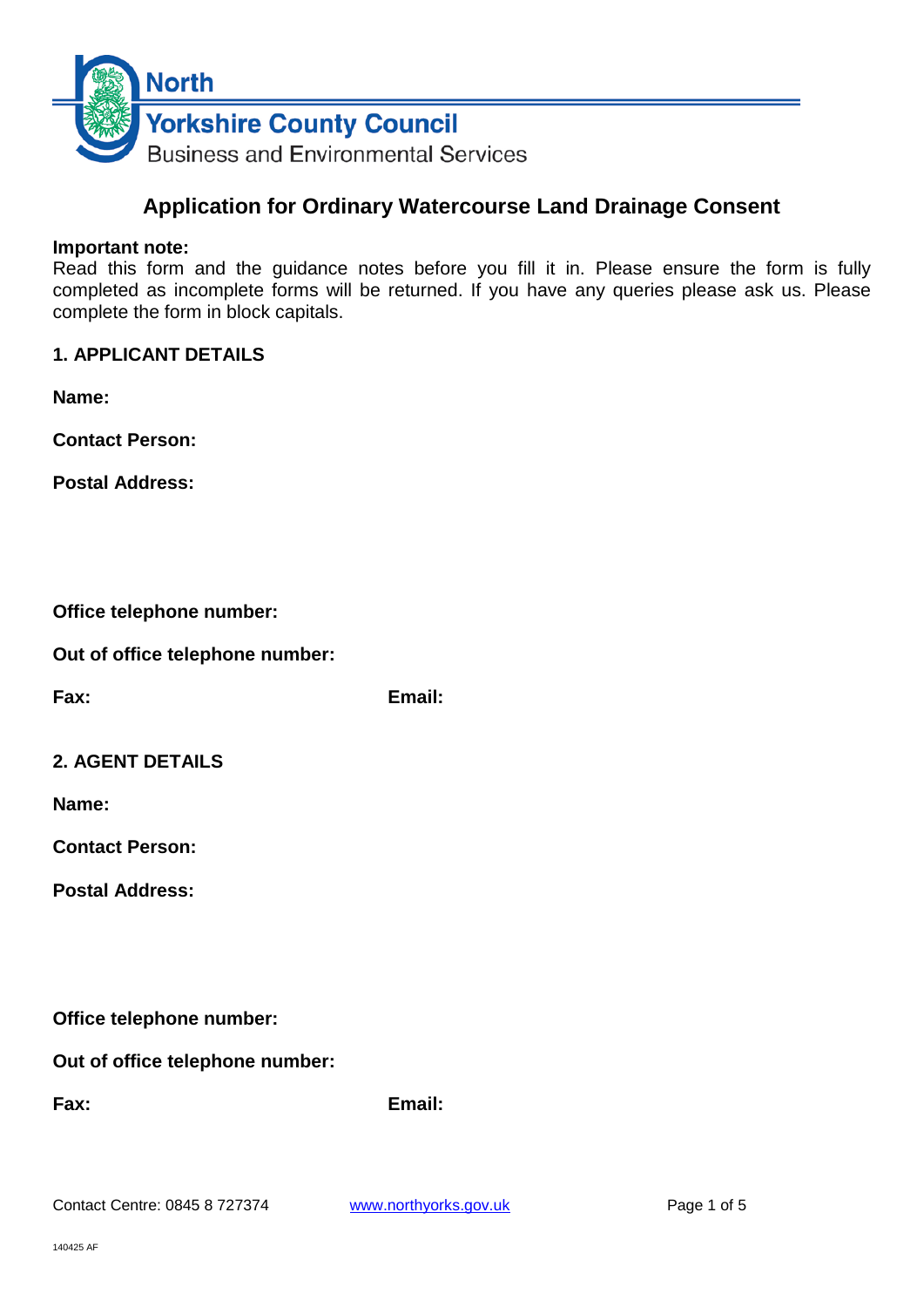### **3. LOCATION**

**Location of works:**

**Name of watercourse:**

### **National Grid Reference of the site:**

You must enclose a clear location plan with the site marked on.

# **4. DESCRIPTION AND PURPOSE OF PROPOSED WORKS**

**Brief description**

# **Are any works being carried out within the watercourse? Yes / No**

**Method statement:** You must enclose a separate method statement detailing how the works are to be carried out, materials and machinery to be used and access and egress to the site.

**Drawings:** We require clear, scale drawings showing all new structures, repairs/modifications to existing structures and any temporary arrangements such as scaffolding and sandbags.

Contact Centre: 0845 8 727374 [www.northyorks.gov.uk](http://www.northyorks.gov.uk/) Page 2 of 5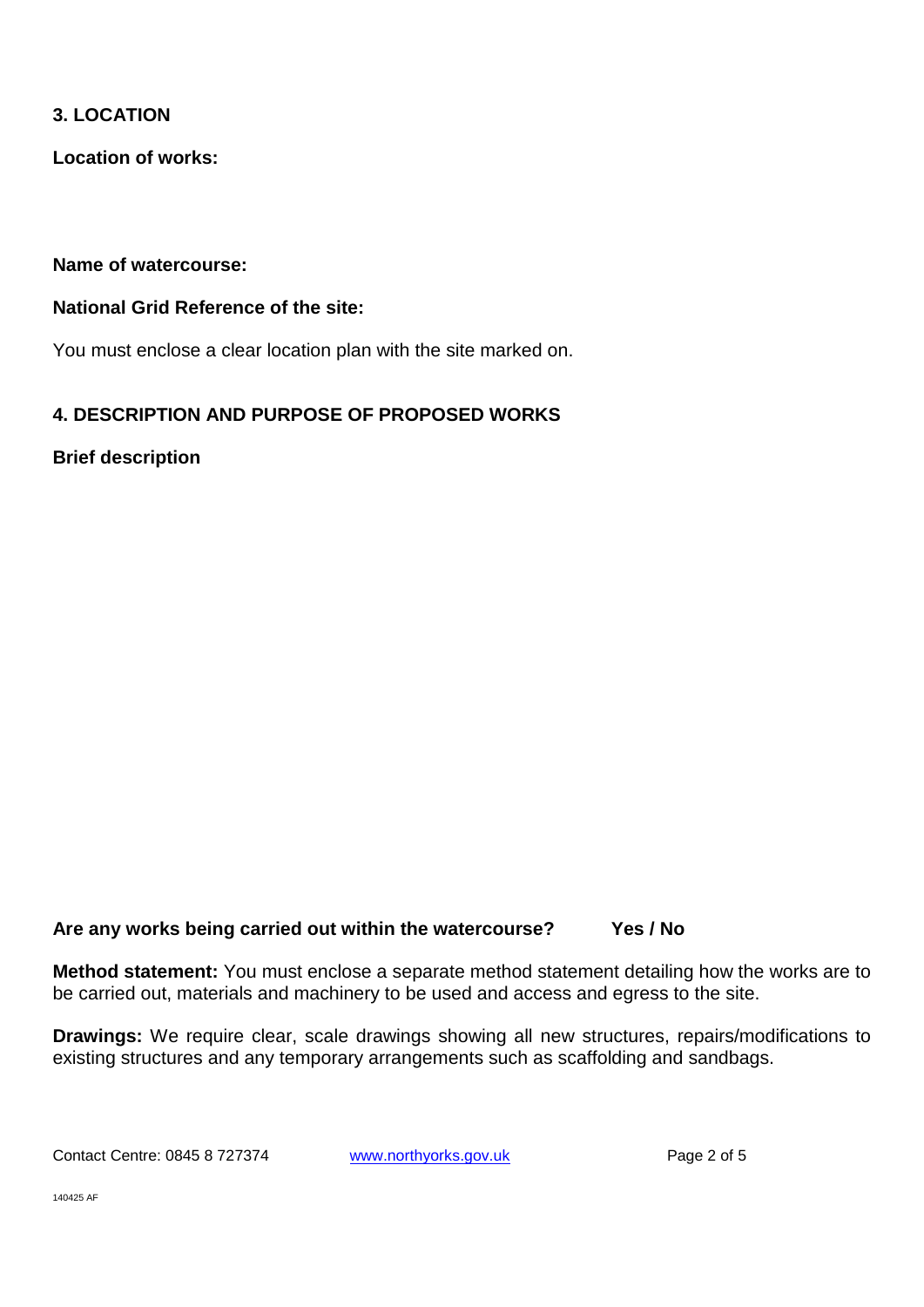### **5. CONSTRUCTION DETAILS**

#### **State if works are**

#### **a) Temporary**

e.g. scaffolding, sandbags.

#### **b) Permanent**

permanent new structure e.g. bridge, culvert, outfall.

#### **c) Both**

e.g. a new bridge, plus associated temporary scaffolding

*If you are unsure whether your works are permanent or temporary please contact us before you submit your application.*

#### **Anticipated start date:**

**Duration of works:**

# **6. EMERGENCY CONTACT DETAILS FOR CONTRACTORS CARRYING OUT WORKS**

**Name:**

**Company:**

**Office telephone number:**

**Out of office 24 hour contact number:**

# **7. DETAILS OF PERSON OR ORGANISATION RESPONSIBLE FOR MAINTAINING THE STRUCTURE ON COMPLETION**

### **8. ENVIRONMENT AGENCY INTERESTS**

**Do the proposed works involve or affect:**

| Discharge of trade effluent?          | Yes / No | <b>Abstraction of water</b>      | Yes / No |
|---------------------------------------|----------|----------------------------------|----------|
| Discharge of surface water            | Yes / No | <b>Conservation or fisheries</b> | Yes / No |
| Impoundment of a watercourse Yes / No |          | Disposal of waste material       | Yes / No |
| <b>Water quality</b>                  | Yes / No |                                  |          |

If you have answered yes to any of the questions please contact the Environment Agency tel. 03708 506506.

Contact Centre: 0845 8 727374 [www.northyorks.gov.uk](http://www.northyorks.gov.uk/) Page 3 of 5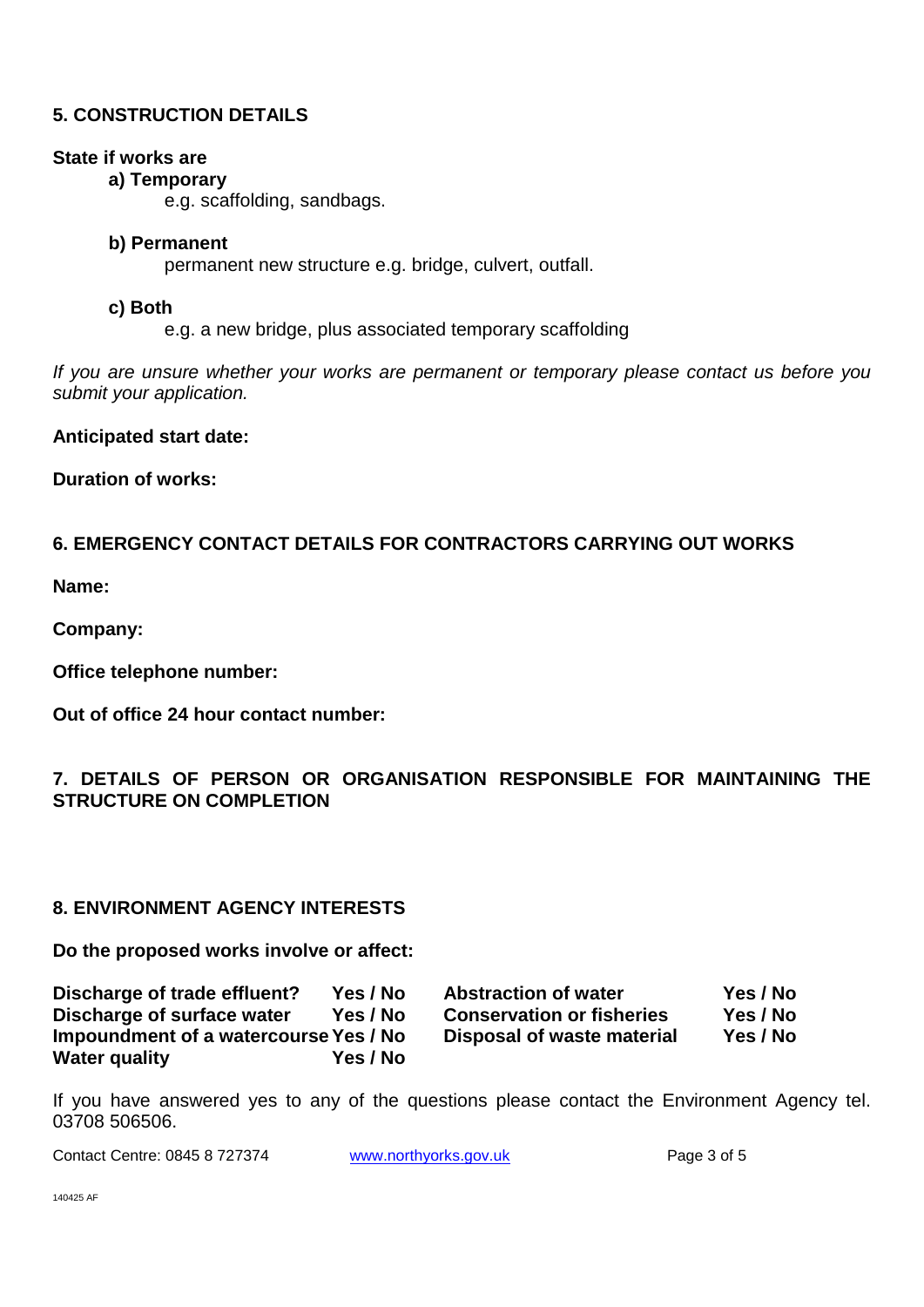# **9. IF PLANNING APPROVAL HAS BEEN GRANTED PLEASE STATE**

**Planning authority:**

# **Application number: Approval date:**

### **10. PROVIDE BRIEF DETAILS OF ENVIRONMENTAL IMPACT OF WORKS TOGETHER WITH ANY PROPOSALS FOR COMPENSATORY ENHANCEMENT**

# **11. WATER FRAMEWORK DIRECTIVE (WFD) ASSESSMENT**

Is a Water Framework Directive Assessment needed as part of your application?

### **Yes / No**

If yes you are required to submit one with this application.

Contact Centre: 0845 8 727374 [www.northyorks.gov.uk](http://www.northyorks.gov.uk/) Page 4 of 5